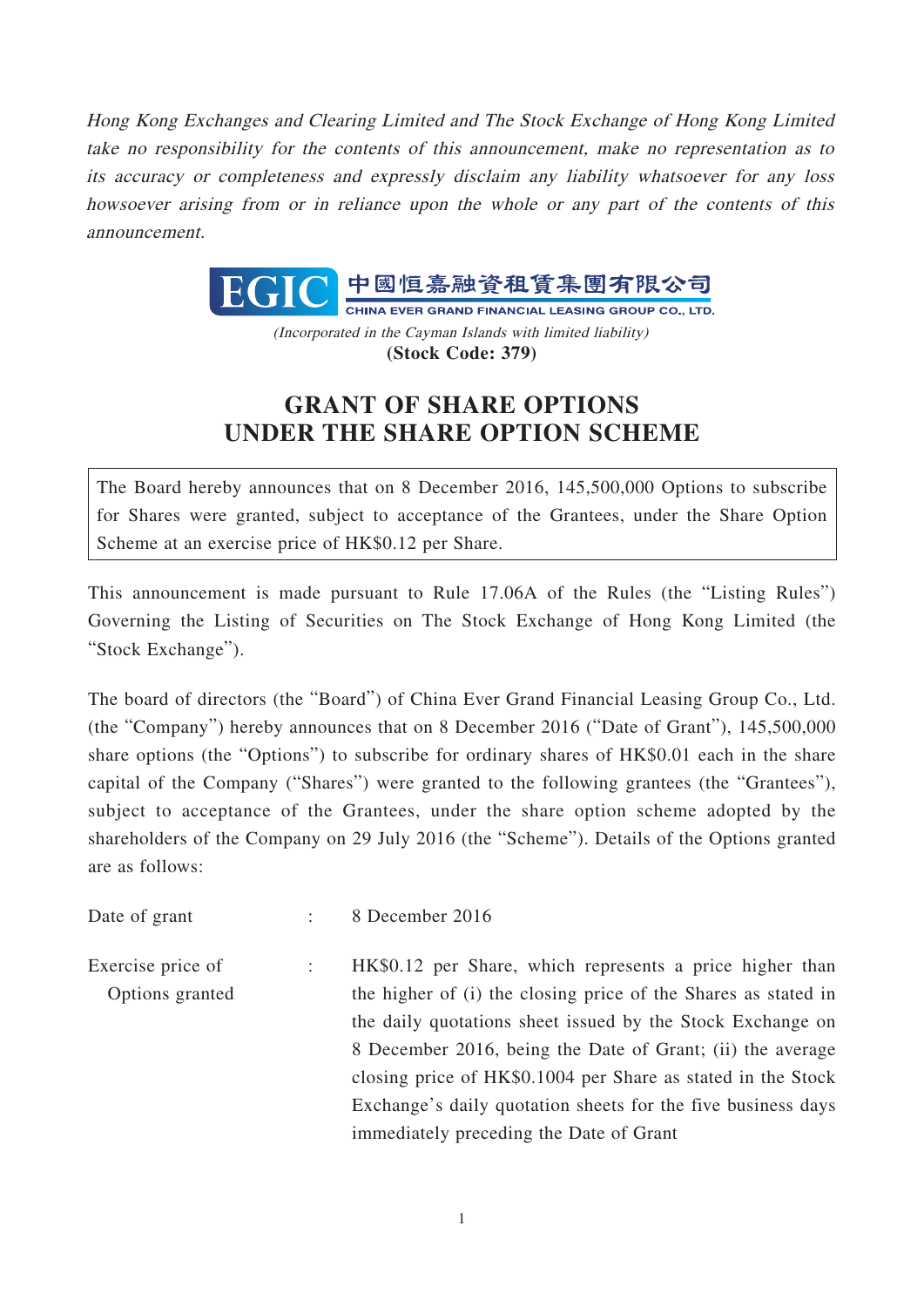| Number of<br>Options granted                           | $\ddot{\phantom{a}}$ | 145,500,000                                                                                    |
|--------------------------------------------------------|----------------------|------------------------------------------------------------------------------------------------|
| Closing price of<br>the Shares on the<br>Date of Grant | $\ddot{\phantom{a}}$ | HK\$0.101 per Share                                                                            |
| Validity period of<br>the Options                      | $\ddot{\phantom{a}}$ | 5 years from the Date of Adoption of the Share Option<br>Scheme by the Company on 29 July 2016 |

Among the 145,500,000 Options, a total of 43,000,000 Options were granted to the Directors and the Chief Executive Officer and a total of 102,500,000 Options were granted to other eligible participants of the Company and its subsidiaries. Details of which are as follows:

|                                      |                                    | No. of         |
|--------------------------------------|------------------------------------|----------------|
|                                      |                                    | <b>Share</b>   |
| <b>Name of Grantees</b>              | <b>Positions</b>                   | <b>Options</b> |
| Qiao Weibing                         | <b>Executive Director</b>          | 10,000,000     |
| Lai Ka Fai                           | <b>Executive Director</b>          | 4,000,000      |
| Tao Ke                               | <b>Executive Director</b>          | 3,000,000      |
| Goh Choo Hwee                        | Independent Non-Executive Director | 2,000,000      |
| Ho Hin Yip                           | Independent Non-Executive Director | 2,000,000      |
| U Keng Tin                           | Independent Non-Executive Director | 2,000,000      |
| Wang Liang (Note)                    | Project Manager                    | 10,000,000     |
| Liu Bing                             | <b>Chief Executive Officer</b>     | 10,000,000     |
| Sub-total                            |                                    | 43,000,000     |
| Other eligible participants in total |                                    | 102,500,000    |
| <b>Total:</b>                        |                                    | 145,500,000    |

Note: Mr. Wang Liang is the son of Mr. Wong Lik Ping, Chairman and Executive Director of the Company and also a substantial shareholder of the Company, who currently holds 16.12% of the entire issued share capital.